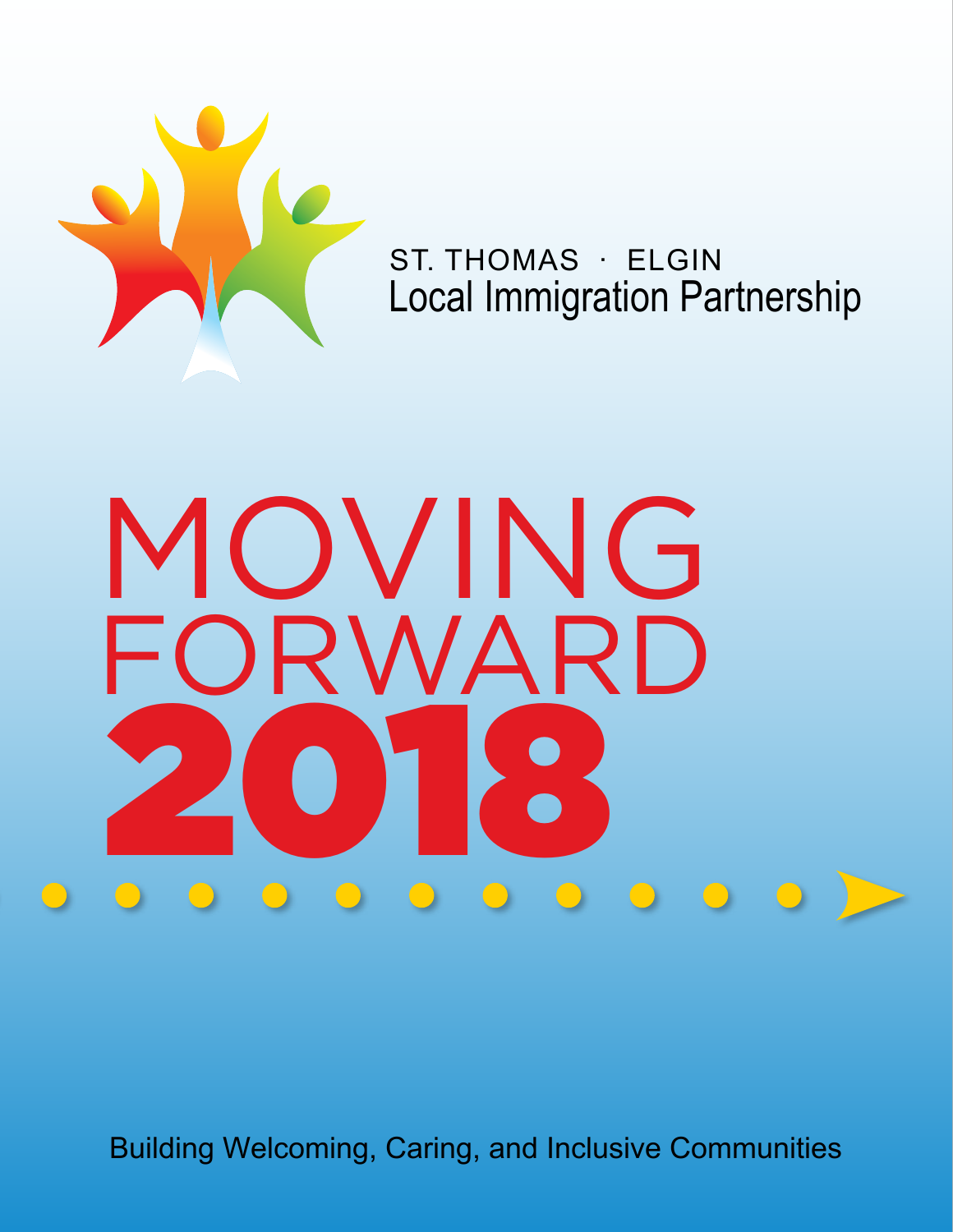# Building Welcoming, Caring, and Inclusive Communities

#### Our Vision

St. Thomas and Elgin County communities will be a culturally diverse, welcoming, caring, and inclusive community that will retain current residents, welcome newcomers, and provide them the opportunity to successfully integrate, contribute to, and benefit from social, cultural, and economic inclusion.

#### Our Mission

St. Thomas-Elgin Local Immigration Partnership (STELIP) is a progressive network that promotes and supports inclusion.

#### Our Principles

To ensure that the work of those associated with the initiative promotes inclusivity, the following principles have been adopted:

**INCLUSIVITY** – The work of the Council and the members of working committees will be inclusive of all immigrants in the St. Thomas-Elgin community regardless of their immigration status, citizenship, age, gender, health status, sexual orientation, and number of years in the community. The Council shall work towards equal participation while promoting social justice.

**COLLABORATION** – A working relationship will be developed between the host community and the immigrant community to build a welcoming, caring, and inclusive environment.

**EMPOWERMENT** – Our work will strive to promote new immigrants' capacity to live their lives with the ability to be economically stable, live in adequate housing, and provide for themselves and their families through their own means and their own decisions.

**SUSTAINABILITY** – A plan shall be developed to ensure that the work of the STELIP Council will continue to make improvements to immigrants' experiences and the community as a whole.

# Acknowledgments

As a community we find ourselves in a time of great opportunity, poised for economic and demographic growth as people move in search of a better quality of life. This shift will naturally bring more diversity to the region, and we can use this as an opportunity to build welcoming, caring, and inclusive communities that support individuals as they settle and integrate into our workplaces and neighbourhoods. The change and growth we have all witnessed could not happen without the support of the community; we thank you for creating a stronger and more welcoming community for all, and promise to continue to build on established networks and strive to continue to support the integration of immigrants. We are extremely grateful for the support of the community as we work to implement our Settlement Strategy. We are specifically appreciative of our Council members that help inform our work with their expertise, knowledge, and dedication to this region. While our main partners derive from our Council, we cannot diminish the importance of partnerships with other agencies, community members, and the municipal, provincial, and federal government representatives.

The current and future impact STELIP can have on this community is due in large part to the ongoing efforts of many individuals committed to building Welcoming, Caring, and Inclusive Communities.

We recognize the importance of front line work provided by our local Settlement Agencies and English Instructors. The dedication of these workers increase the newcomer sense of belonging throughout the integration process and helps newcomers navigate the foreign Canadian system.

We also thank Immigration, Refugees, and Citizenship Canada (IRCC) for making LIPs possible through their funding, support, and commitment to building strong and prosperous communities, as well as the Ministry of Citizenship and Immigration (MCI) for funding projects that support the work of municipalities in meeting the recommendations of STELIP.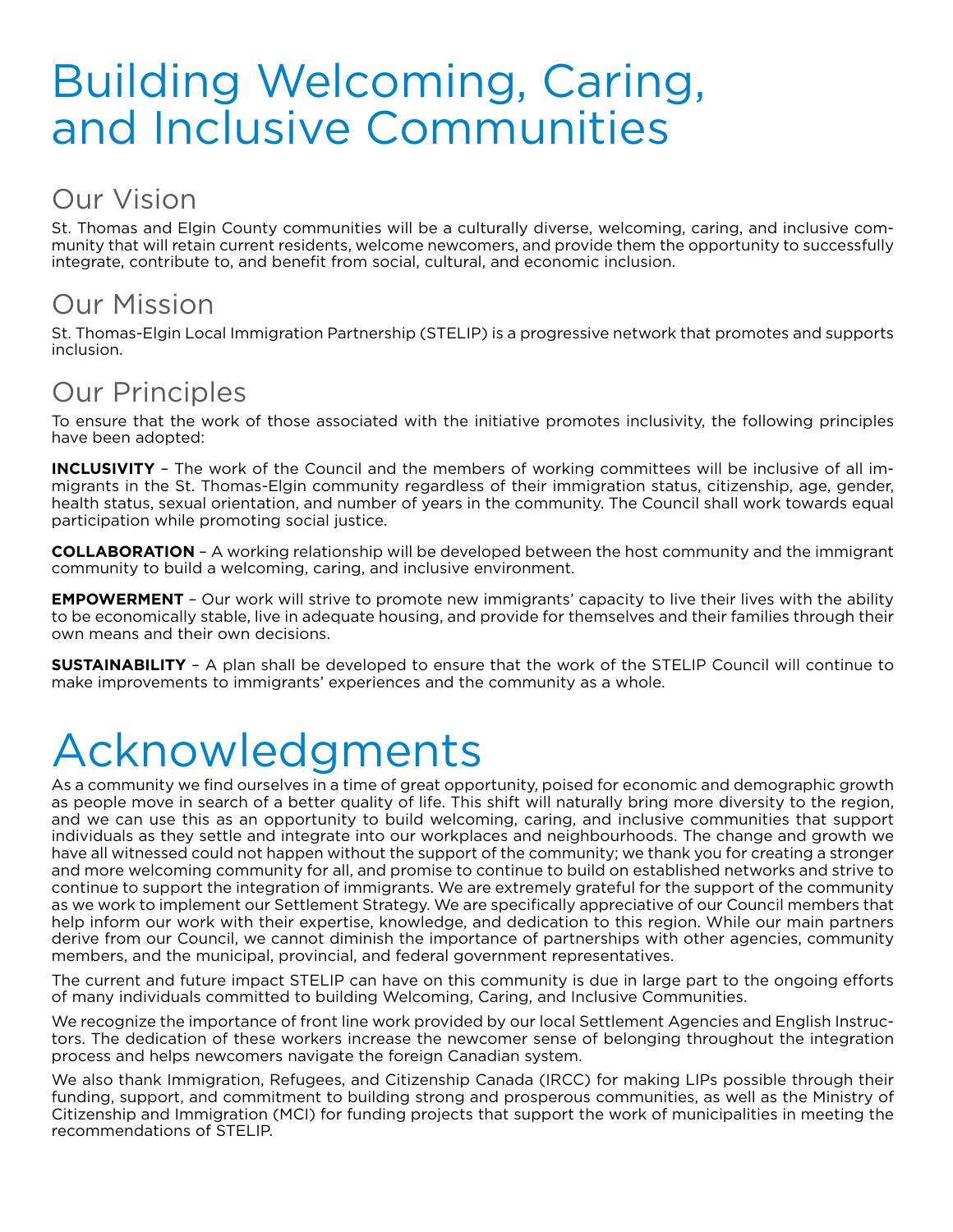# Contents

Message from STELIP Chair

**Priority: Increase** Awareness and Access to Appropriate Employment, Entrepreneurship, and Labour Market Supports

**Connecting Communities**  **Priority: Increase Access** to English Language Learning and Literacy

4 STELIP Priority Areas



**Priority: Access and** Analyze Data to Inform Priorities and Activities

5

1

2

**Priority**: Improving the Coordination of Information between Services



Priority: Promote<br>Public Awareness<br>Diversity and Inclu Public Awareness of Diversity and Inclusion

7 **Priority**: Promote and Enhance Settlement and Integration of Newcomers

#### STELIP Project Team

Tom Sproat | STELIP Project Facilitator

Petrusia Hontar | STELIP Project Coordinator

Shelley Harris | YWCA St. Thomas-Elgin Director of Education and Settlement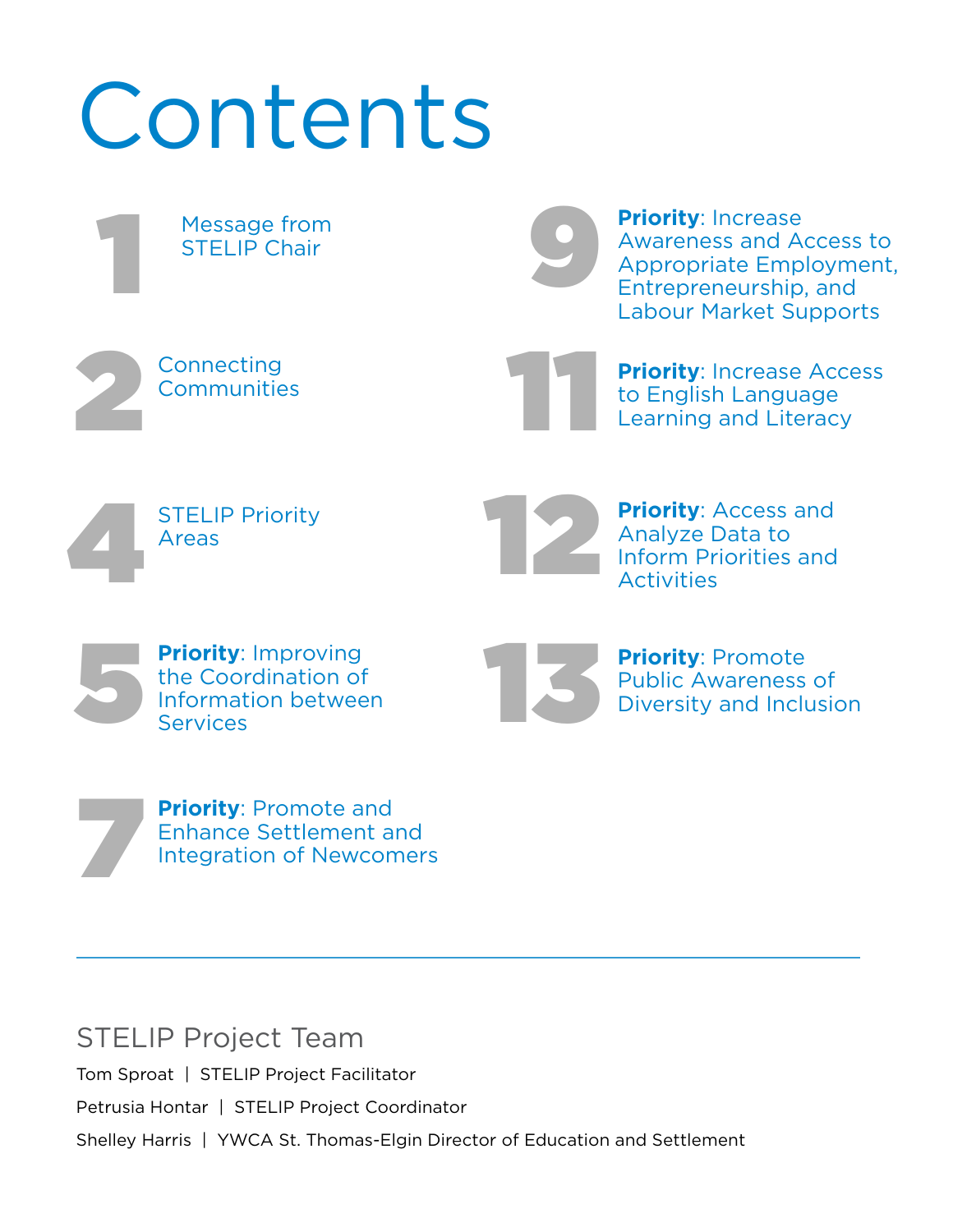# Message from STELIP Chair

Dear St. Thomas and Elgin County community,

The 2017-2018 year for STELIP has been filled with local Canada 150 events and celebrations of local diversity. These community events continue to build welcoming, caring, and inclusive communities across Elgin County and St. Thomas.

As the St. Thomas Elgin Local Immigration Partnership enters its eighth year I am mindful of the tremendous support we have received during this time from newcomers, stakeholders, and agencies across St. Thomas and Elgin County.

The St. Thomas-Elgin Local Immigration Partnership (STELIP) was created to make the communities of Elgin and St. Thomas welcoming, caring, and inclusive. The success of STELIP is largely a factor of successful partnerships in the community; these partnerships extend past the members of the Council and include additional agencies in the community. Additionally STELIP has been active on many local steering committees in support of projects that directly impact immigration and immigrants in the region. As STELIPs network grows, so do opportunities to support community dialogue to improve our capacity to successfully integrate immigrants.

The STELIP Council members bring dynamic perspectives and experience from their sectors and from their neighbourhoods across the region. The Cultural Diversity Committee is an active group of volunteers and staff who to raise the awareness of local diversity and encourage the development of welcoming, caring, and inclusive communities. This group is always open to new opportunities and supporting partnerships to help raise awareness about the impact of diversity in our community.

I encourage you to visit our website at stelip.ca and see the many exiting events and activities available in your community. You will also find our "We Are St. Thomas" video series featuring newcomer entrepreneurs and business owners, training opportunities and information on our newcomer awards.

On behalf of the STELIP Council, we must also thank our very skilled and dedicated staff. Their insight into our community and their ability to make connections are the key piece to the great success of the partnerships.



*Gerry Moniz, STELIP Chair*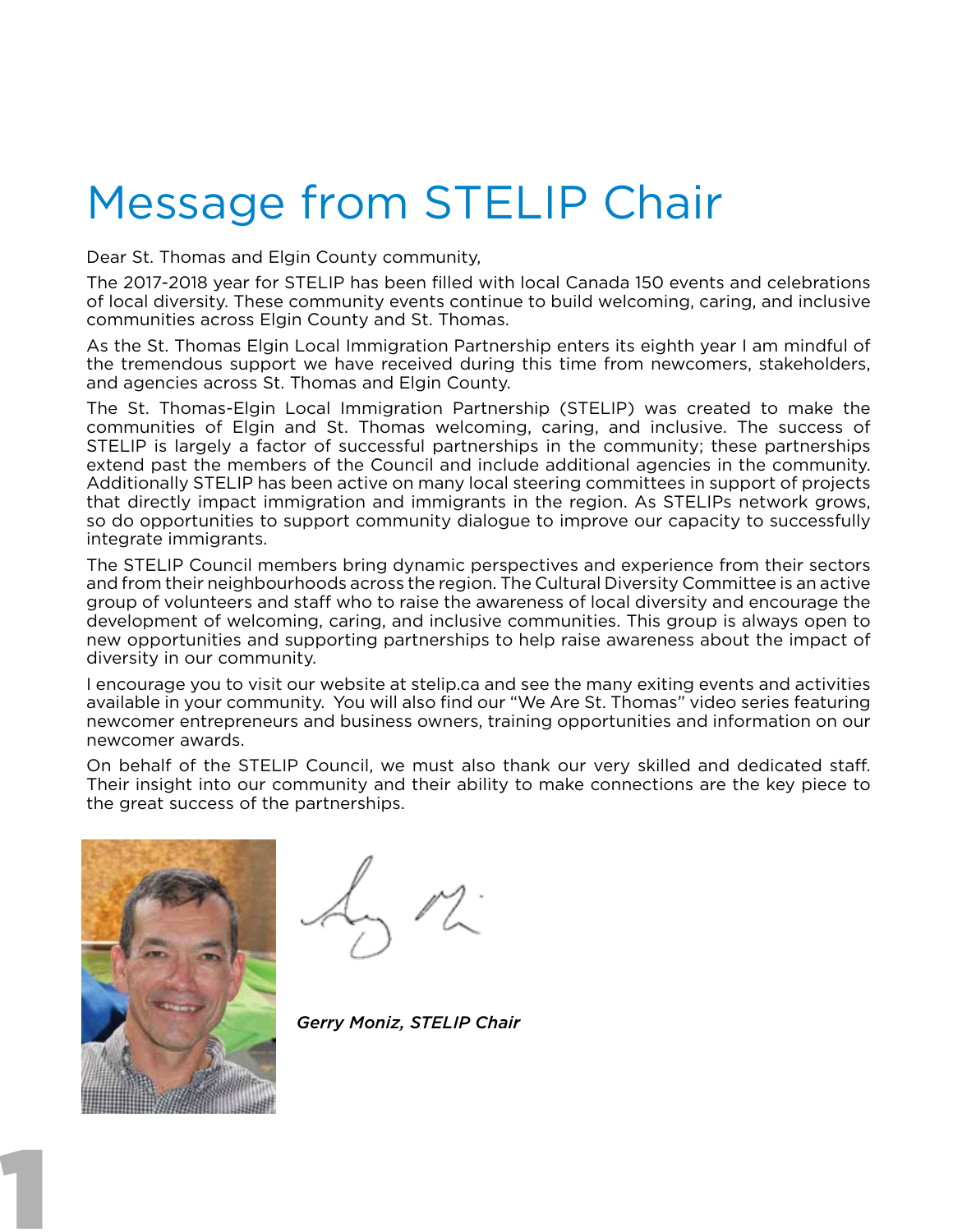

# Connecting Communities

Much of the work of STELIP is driven by our connections. The STELIP Council comprises representation across many sectors including education, settlement, employment, health, and economic development. In many cases, the work of these organizations does not intersect, but when using the lens of immigration and supporting newcomers, natural connections emerge. Establishing new relationships create many opportunities for partnerships. This year in particular, STELIP supported many new projects by leveraging the connections from the community. The fruitful partnerships that have been cultivated over the years have led to effective initiatives that are relevant and reflexive to the needs of the community.

# Ontario Led Initiatives

- 1. In 2017 the St. Thomas Elgin Community was successful in obtaining funding from the Province of Ontario to enhance and expand the **Welcome to St. Thomas Elgin Immigration Portal** (www.welcometoste.com). This portal has proven to be a vital tool to attract newcomers to the area, and the further developments will maximize the potential of the portal to engage with and maintain the attention and interests of visitors to the site. Proposed additions to the site include a live chat function with local Settlement Workers and other relevant service providers, and an "Ask a Local Newcomer" feature where inquiries are connected to a designated newcomer who has successfully settled into St. Thomas or Elgin County. A unified, cross-sector communications protocol will leverage the expertise of knowledgeable staff from seven key social sectors who are willing to respond to relevant newcomer inquiries in a manner that is clear, aligns with St. Thomas and Elgin County branding, and is respectful of the potential diversity of those to whom they are responding.
- 2. In conjunction with the continued development of the **Welcome to St. Thomas Elgin Immigration Portal**, Ministry of Citizenship and Immigration funding was also used towards the hiring of a Project Coordinator to oversee and direct two project initiatives focusing on labour as well as skilled worker shortages in St. Thomas and Elgin County, and the possibility of leveraging the growing pool of international (skilled) workers to help fill this shortage. Regional roundtable discussions were held throughout the last quarter of 2017 with local employers, and work continues into 2018 with a focus on connecting employers with the information and supports they need to make informed and effective decisions on how and where to find the employees they require.
- 3. Finally, additional funding from the Ministry of Citizenship and Immigration through their Multicultural Community Capacity grant was approved for use towards a newcomer youth winter sports and recreation program. Participant registration and activity organization occurred at the end of 2017. In early 2018, the youth enjoyed tubing, skiing, swimming, hiking, skating, a Jr. B hockey game, and programming at the STEAM Centre through the winter months.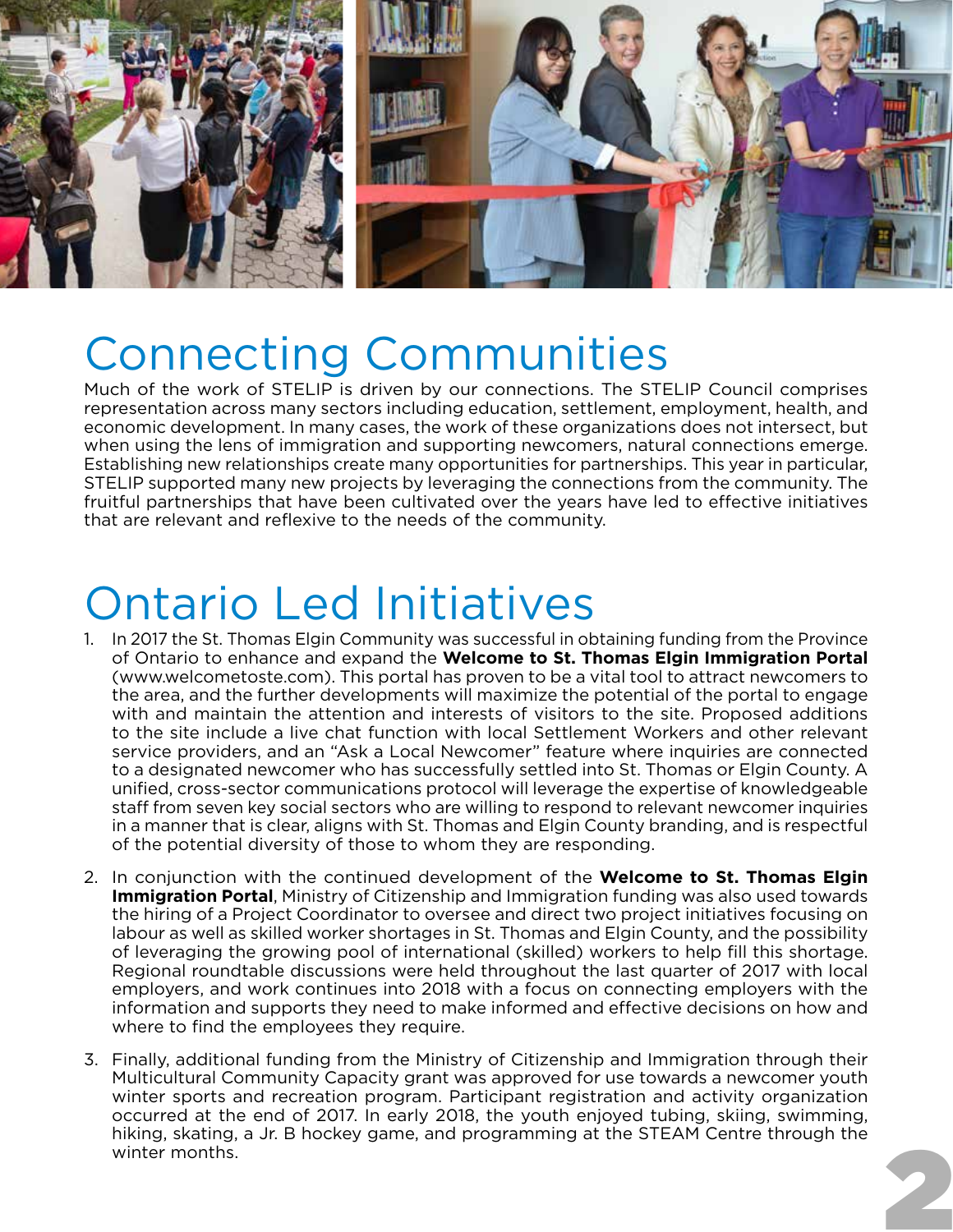





### Connecting to Other Local Immigration **Partnerships**

**South Western Ontario Local Immigration Partnership (SWOLIP)** meet three to four times a year for shared learning opportunities, an exchange of best practices, and collaboration. The SWOLIP initiative is considered a promising practice for LIPs in other Canadian regions and by the Pathways to Prosperity research coalition.

STELIP staff also attended the National Local Immigration Conference and the Pathways to Prosperity 2017 National Conference in Toronto, held across three days from November 15-17. This conference was attended by LIP staff, government officials, and academics from across the country and is a wonderful opportunity to educate and connect.

# In the Community

In celebration of Canada 150, STELIP was presented with a community award from the local MP Karen Vecchio and MPP Jeff Yurek in recognition of our past and ongoing work to build welcoming, caring, and inclusive communities. In its daily work STELIP facilitates and fosters community connections, shares best practices, and participates in local, regional, and national conferences and community planning tables.

This year STELIP took part in:

- Elgin Children's Network
- Expert Advisory Group on Local Labour Market Forecasting
- Community Data Table
- FESPA Celebration
- Low German Networking Conference
- Life as a Refugee Conference
- Pathways to Prosperity National Conference where STELIP Coordinator Petrusia Hontar was invited to MC the first day of discussion
- Day of Learning: United in Diversity
- National LIP Learning Event in Calgary
- National Small Centre 's Settlement & Integration Conference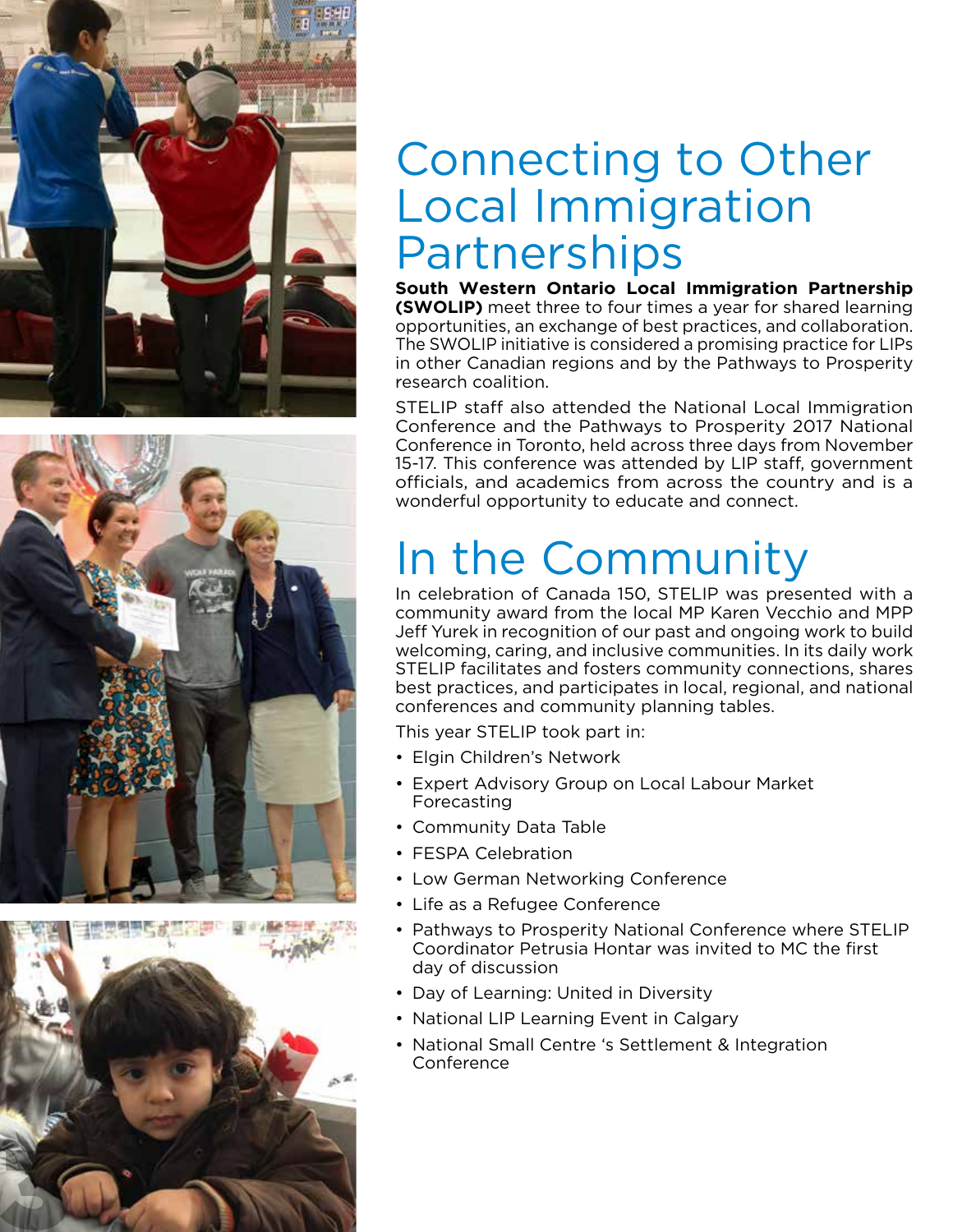#### STELIP Priority Areas **COMPOS**  $\bullet$   $\bullet$   $\bullet$

Every year STELIP continues its work in building Welcoming, Caring, and Inclusive within the framework of priorities that were established in 2011. These priorities are adapted to leverage the available resources of the Council and community partners and meet the changing needs of the community. The priorities that direct the work of STELIP are:

- Improve the Coordination of Information Between Services
- Increase Awareness and Access to Appropriate Employment, Entrepreneurship and Labour Market Supports
- Promote and Enhance Settlement and Integration of Newcomers
- Increase Access to English Language Learning and Literacy
- Promote Public Awareness of Diversity and Inclusion
- Access and Analyze Data to Inform Priorities and Activities

The following sections outline the progress in the six priority areas in 2017-2018. The work of this year was heavily influenced by the Canada 150 celebrations, and a revived interest in celebrating diversity and culture in the community.

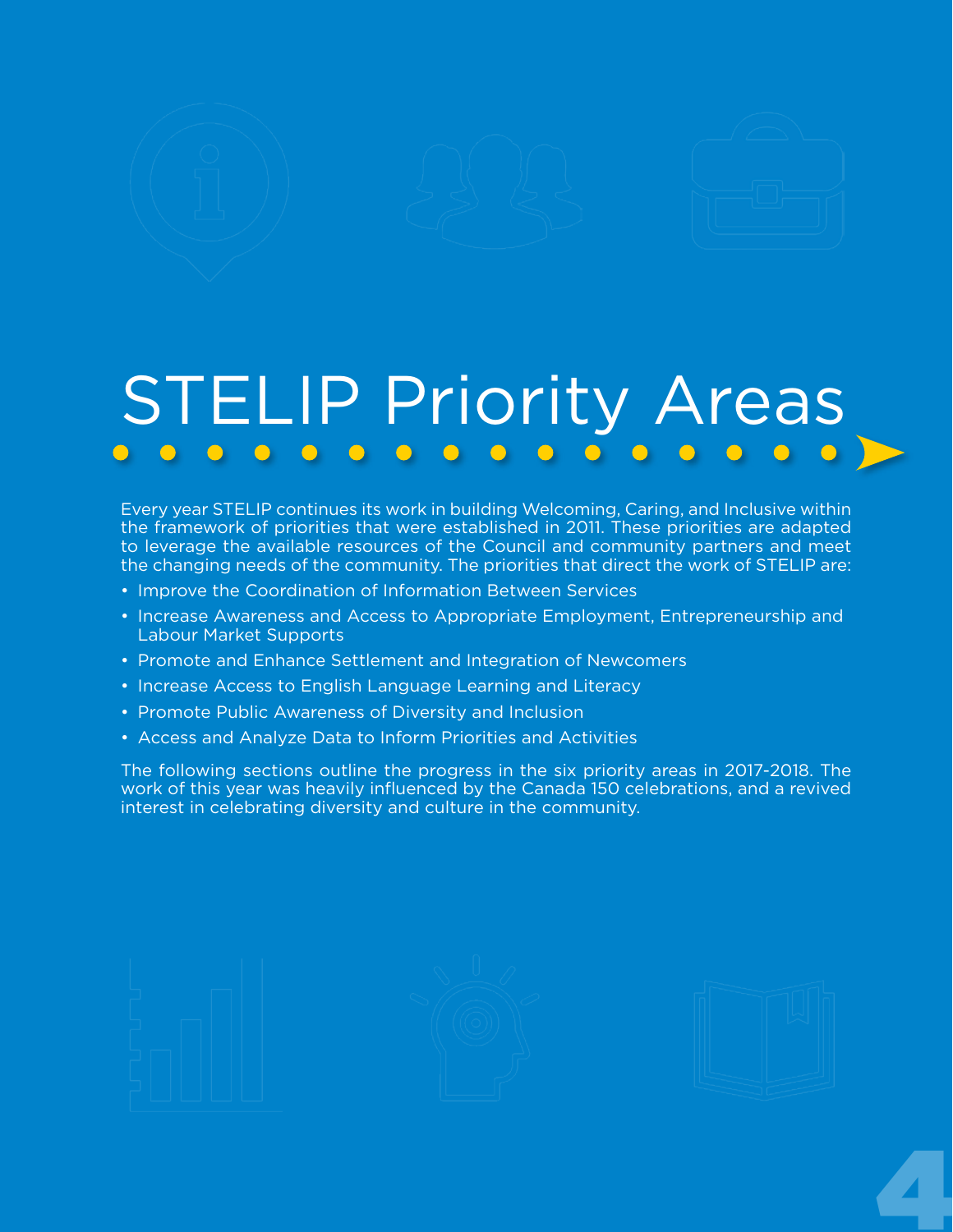### Improving the Coordination of Information Between **Services**

Local service providers are often the gatekeepers that facilitates community member access to the web of services available. For newcomers to Canada the need for contact with people that are well informed about all available services is more pronounced. This priority area focuses on supporting local service providers to establish and nurture connections between other services available in the region. The ultimate goal is an increase in appropriate referrals between agencies, with positive effects on clients--newcomer or otherwise.

#### Priority Strategies

5

- Provide employers and service providers with information about newcomer services.
- Support the opportunity for service providers to network, inform and educate themselves and each other about the range of services available in St. Thomas and Elgin County.

Instead of focusing just on what my job provides I will remember how many other things are connected with **"** clients accessing my services. Very helpful exercise. **"**



#### **Definitely made connections that will help me better serve <br>my clients. The serve my clients. "**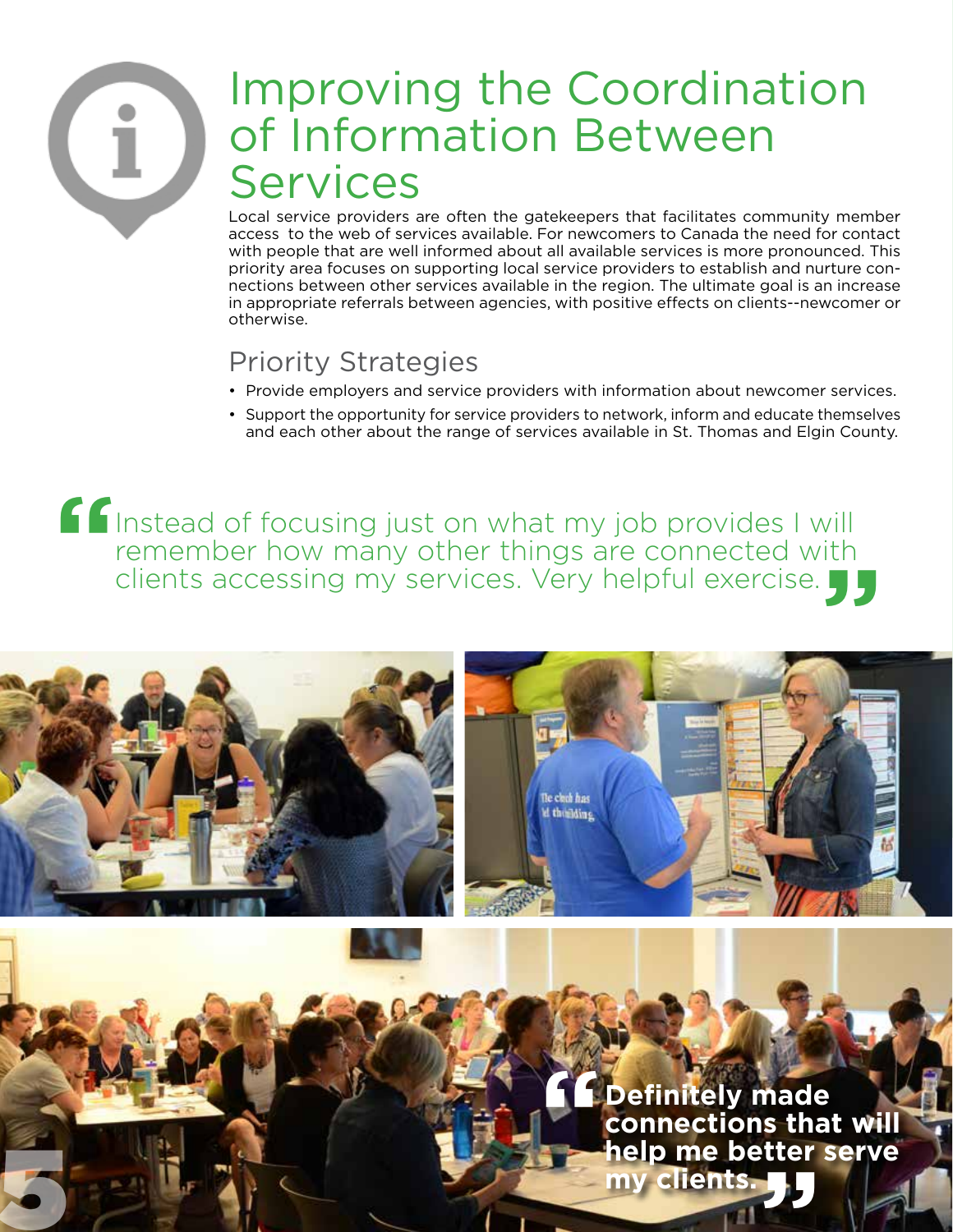#### Walk With Me

The **Walk with Me: A Newcomer and Service Provider Networking Event** was coordinated in collaboration with Elgin St. Thomas Public Health, with the theme of **Unconscious Bias**.

- Over 30 local service agencies from sectors including health, employment, education and human services were represented at the event by over 80 agency staff.
- In addition to the networking session, two workshops and a presentation by guest speaker and Director of Diversity & Governance at Pillar Nonprofit Network in London Dharshi Lacey were included as a part of the event.

The newcomers and service providers who attended Walk with Me found the event was a valuable experience and indicated that they now have a better understanding of newcomer supports, regional agencies and service providers, and the manifestations and effects of unconscious bias:

- 89% thought guest speaker Dharshi Lacey and the topic of Unconscious Bias was excellent.
- 78% thought the case studies were excellent
- 83% thought the networking opportunities were excellent.

#### Elgin County Ambassadors

The STELIP team are Elgin County Ambassadors, a group which promotes Elgin County and actively participate in its development and growth, particularly through attraction of new residents and businesses. The group comprises business owners and professionals, community members, and municipal leaders from across the County. STELIP's connection to the Welcome to St. Thomas-Elgin immigration portal, provincially funded immigrant projects, and the settlement sector provides a unique opportunity to share ways to attract newcomers.

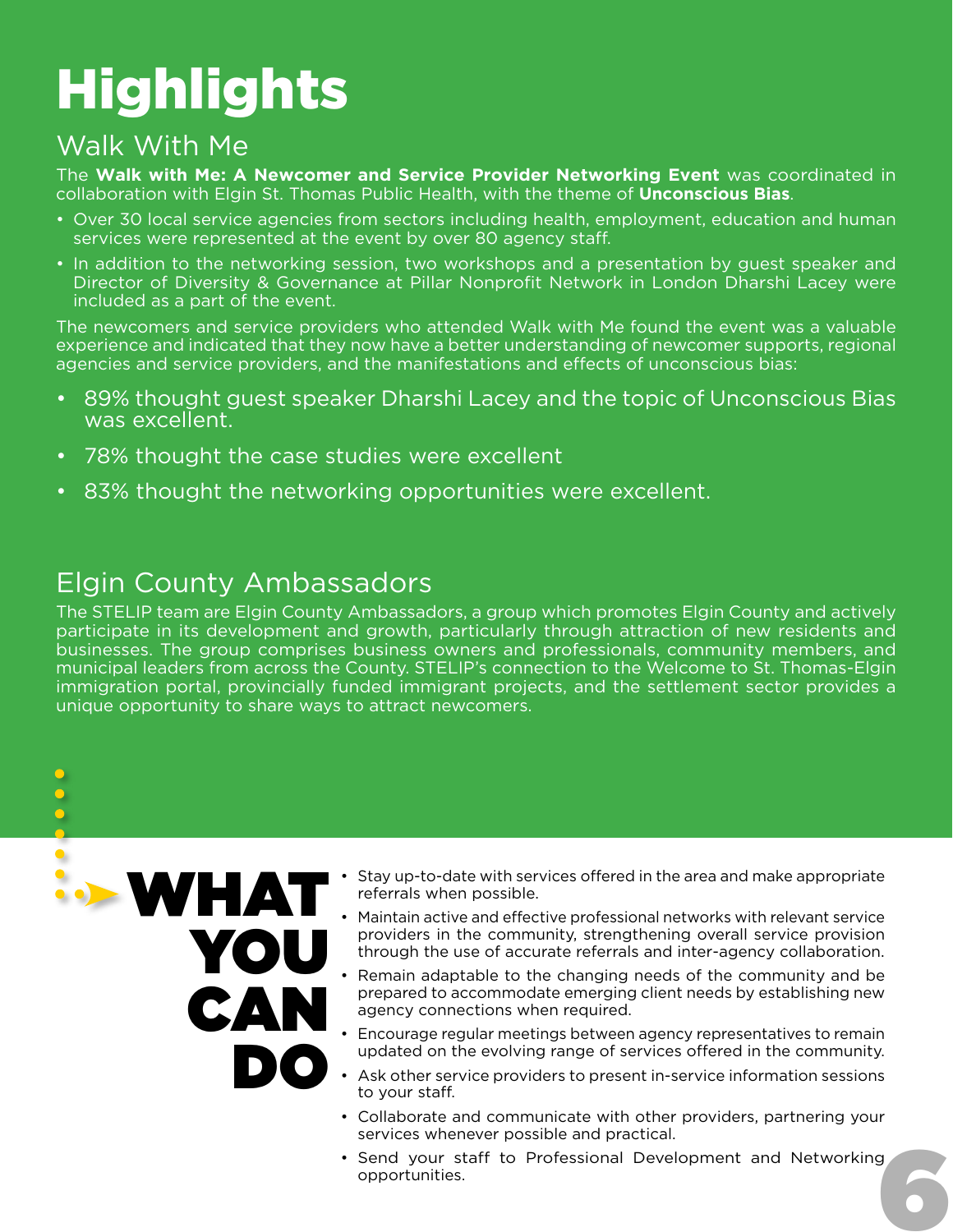### Promote and Enhance Settlement and Integration of Newcomers

While the Coordination of Services strives to have front line service providers connecting and making quality referrals, there is a need for agencies to ensure their services are serving newcomers and immigrants as they are intended. The priority Promote and Enhance Settlement and Integration of Newcomers works to ensure newcomers are supported as they integrate into the community.

Like many other residents of the region, as newcomers settle in the region they access local services for support. However, since newcomers have unique barriers to accessing services there is a need for service providers to address their specialized needs to better serve this client group. With the increase of newcomers selecting St. Thomas and Elgin as their residence, service providers are experiencing a larger demand for these specialized services. There is a greater need to access language interpretation, as costs can be prohibitive with no allocations for such supports. Although all service providers have a role to play in the successful integration of newcomers, the process is best supported by Settlement Agencies; in this region YWCA Settlement Services and Mennonite Community Services (MCS) offer front line support to newcomers as they navigate the complexities of services available to them.

#### Priority Strategies

- Support agencies, businesses, organizations providing services that may be accessed or needed by newcomers
- Support newcomers to integrate, orient into Canadian norms
- Work with settlement services to connect newcomers to mentors, volunteers, long term residents



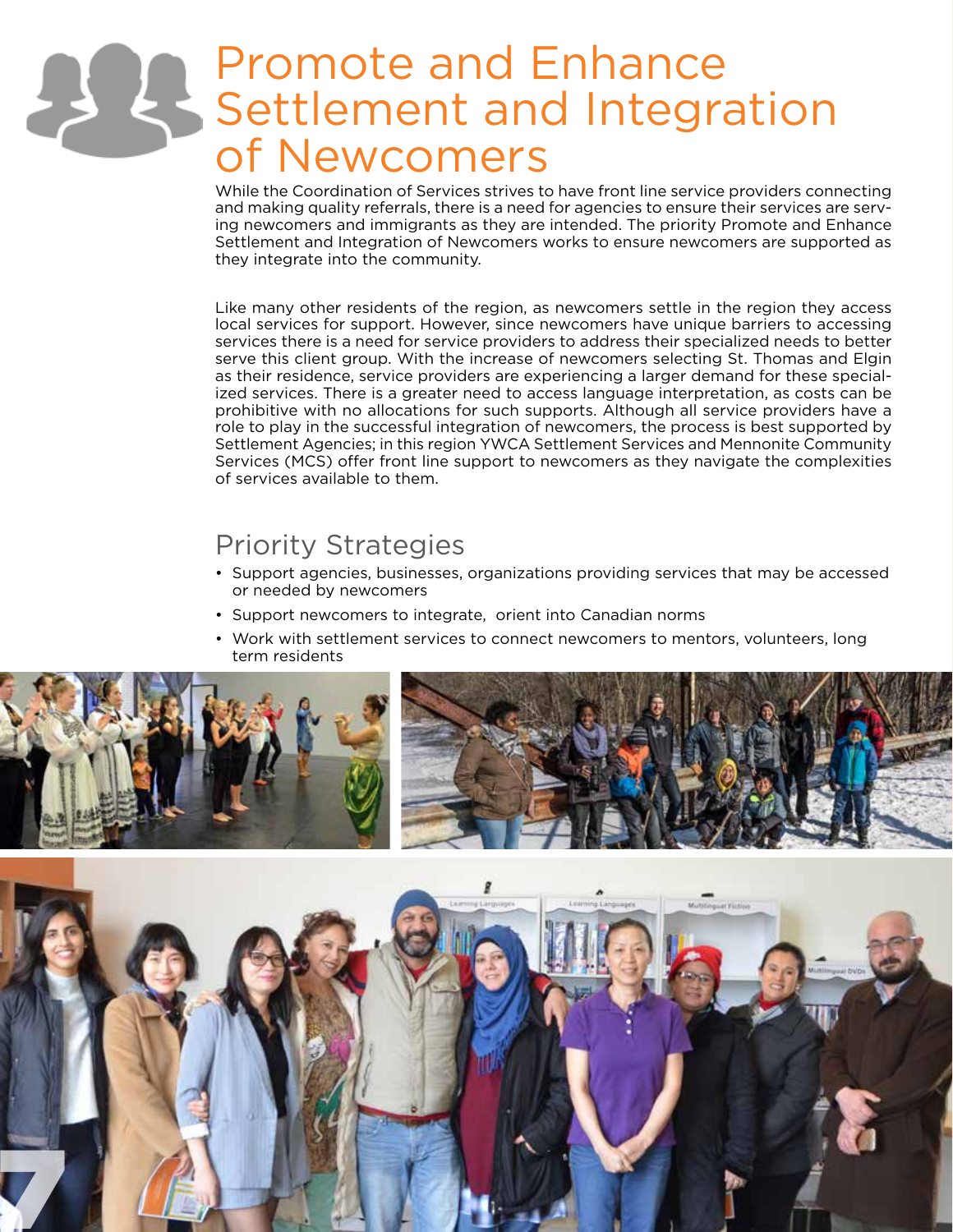#### Walk With Me: Newcomer and Service Provider Networking Event

The Walk with Me event is designed to provide professional development and networking opportunities for local service providers as well as newcomers to the region who are invited to attend part of the day. Newcomers specifically benefit from the service provider tradeshow where they can learn about different services available and make connections with staff.

#### Active Elgin Sports and Recreation

Remaining active in the winter is a foreign concept to many newcomers, and social isolation throughout the winter is a real risk, so the YWCA offered a free program for newcomer youth providing winter activity options. With planning and registration beginning in late 2017 and extending through to February 2018, the Active Elgin program took newcomer youth to 6 different winter recreation events and then gave them a \$150.00 recreation voucher to be used explicitly towards the pursuit of further sports or recreation.

#### St. Thomas Public Library Multilingual Collection

St. Thomas Public Library was subscribed to the Southwestern Ontario Multilingual Pool, a shared collection which circulated through a number of Southwestern Ontario libraries. Over time, it became clear that this collection was not meeting the needs of library customers, especially the newcomer community of St. Thomas. As a result, the library decided to partner with Settlement Services and STELIP to build their own collection of books based on the language needs of the community, and now offers a selection of books and DVDs in various languages, as well as 'easy readers' that can support newcomers learning English. The library hopes that the collection will continue to grow as library customers and St. Thomas newcomers make requests and recommendations.



 $\bullet$ 

- Invite newcomers to volunteer with your organization.
- Make connections with newcomers living in your neighbourhood, encouraging their socialization and integration.
- Advise on where to get help, specifically by directing them to a local Settlement agency.
- Invite a newcomer to celebrate a local holiday or to experience something your family likes to do.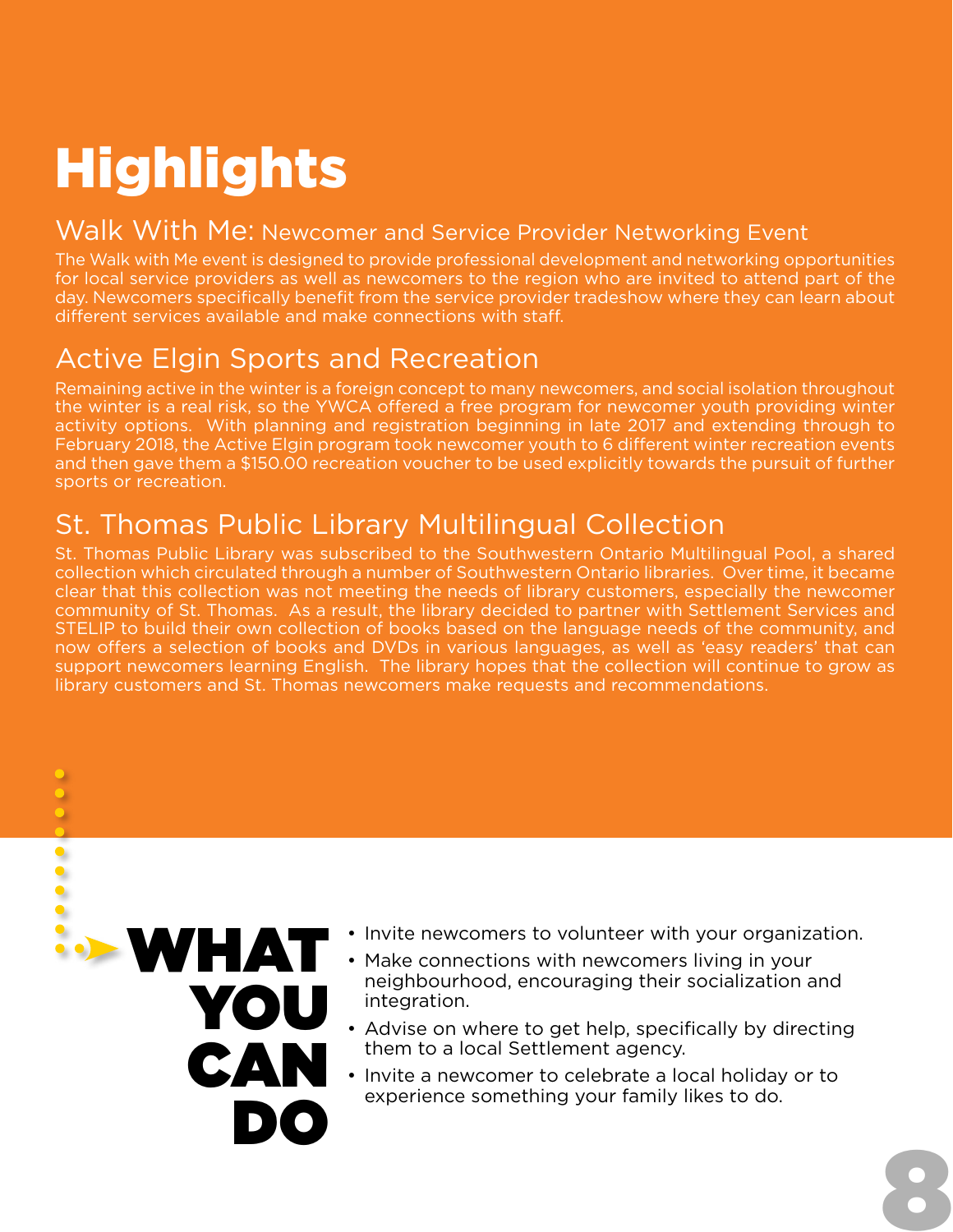### Increase Awareness and Access to Appropriate Employment, Entrepreneurship, and Labour Market Supports

Economic success is a goal that all immigrants strive for, but a transition into a foreign labour market can often be difficult. This priority focuses on ways to better support newcomers as they settle into communities and set goals to gain economic independence. Success for many immigrants includes securing meaningful work, yet often in the early stages they settle for precarious opportunities as they bridge their skills and acclimatize to the Canadian context. Furthermore, there is a need for local employers to understand the role immigrants and foreign trained can play to meet their labour force needs.

#### Priority Strategies

- Increase opportunities to appropriately connect employers and newcomers to employment and entrepreneurship
- Increase employer's awareness of the benefits, incentives and other services available to hire newcomers
- Provide immigrants and newcomers information and training about obtaining and retaining employment

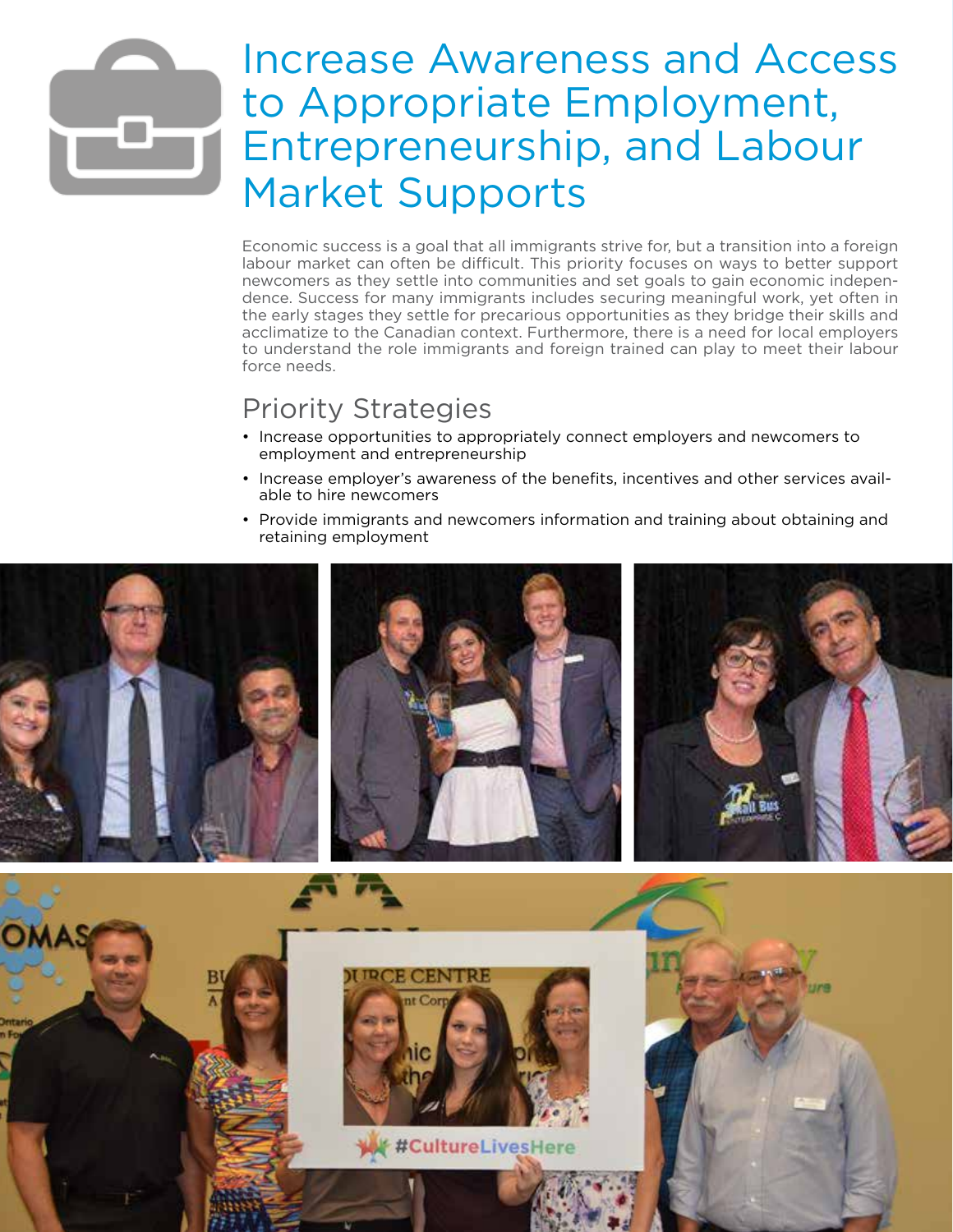#### Local Employment Planning Council (LEPC)

The LEPC consists of government, agencies, and employers from the local regions who guide the development of a responsive and skilled workforce. STELIP has representation at the Central Planning Table of the LEPC as well as at the regional Elgin Workforce Networking that creates cross-sectoral sharing and networking opportunities.

#### Job Retention Checklist

Employment Services Elgin along with STELIP developed a Job Retention checklist geared to immigrants entering the workforce. The transition into a Canadian workforce can be difficult for individuals who have been a part of a workforce abroad, and this tool will assist new Canadians to retain jobs by providing practical tips before the job starts, the first week on the job, and a few months into the job.

We encourage new Canadians to access this tool to help their integration into the community.

#### Skills Connect

To remedy increasing employment shortages and hiring issues faced by local employers, STELIP and the YWCA partnered to introduce Skills Connect. An initiative to inform and support employers throughout St. Thomas and Elgin County in the attraction and retention of internationally educated skilled workers. Skills Connect has been meeting with local employers, attending job fairs and employment committee meetings in order to successfully spread the word about the program, connecting interested parties with relevant recruitment agencies, and continuing to build on relationships of support and education for the improvement of the regional economy and labour force.

WHAT **CAN** DO

- If you are experiencing labour shortages consider hiring foreign trained professionals either through the Rural Employment Initiative, Skills International, or the Express Entry system.
- Express Entry system.<br>
Consider offering mentorship programs to foreign trained professionals.
	- Modify your hiring practices to create a diverse workforce.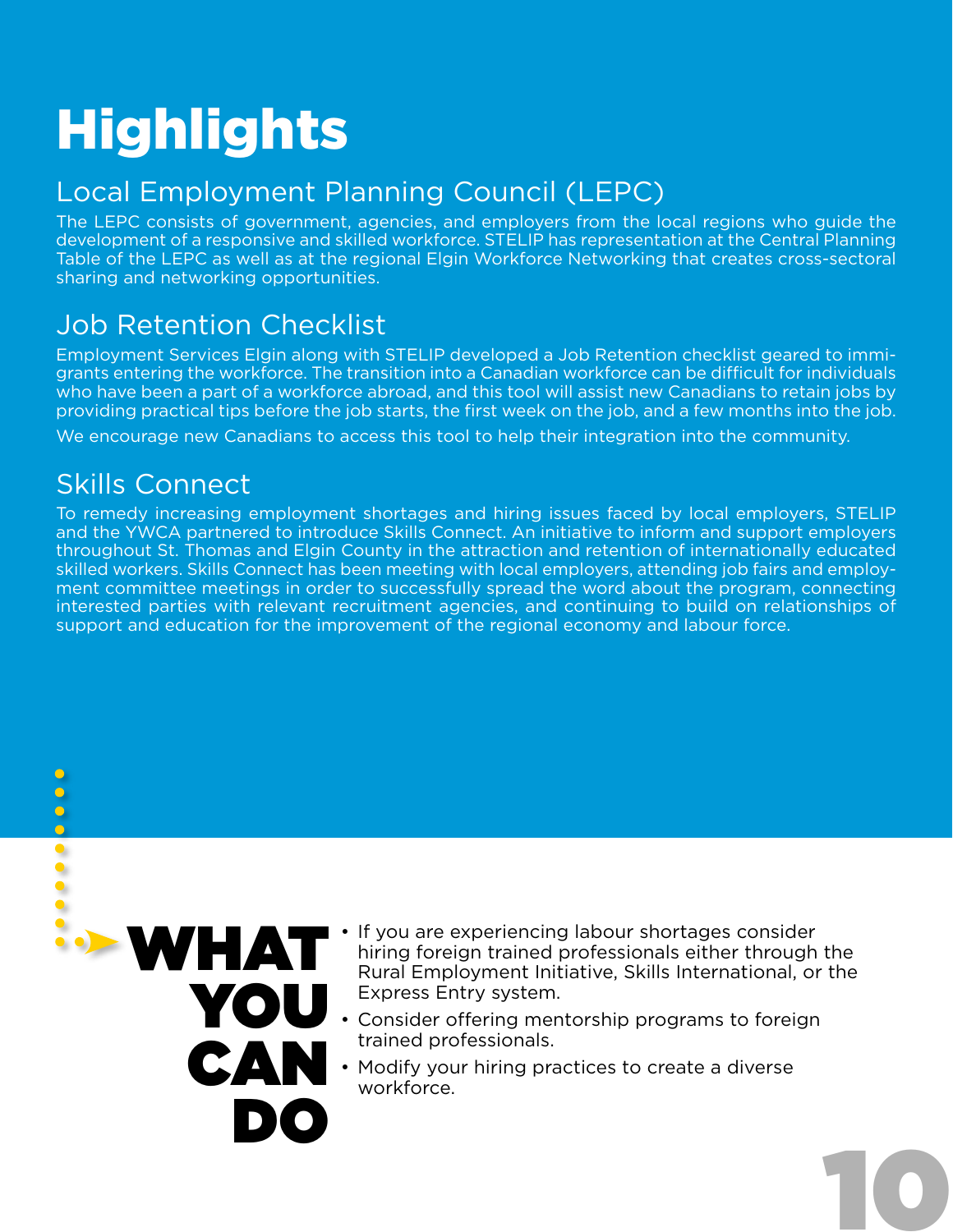

### Increase Access to English Language Learning and **Literacy**

Language acquisition is a key component to economic and social inclusion of immigrants, but the process can be halted by barriers like access to childminding, and transportation. As well, financial constraints can lead to newcomers taking precarious jobs in lieu of building their language skills. Improvements to service provision in this sector are in large part constrained by available funding and inadequate student numbers.

#### Priority Strategies

- Increase awareness of available language and literacy training
- Advocate for improved access

# **Highlights**

#### Libraries as an Access Point

CAN

DO

The St. Thomas Public Library has been working to expand their multilingual and ESL collection, and are creating a dedicated space in the library to help support members in this community to access materials to meet their needs. Additionally, there are opportunities to access English language supports online through both the St. Thomas and Elgin County library systems although classroom learning is the preferred method, this option supports people that have barriers to attending classes but have access to internet.

STELIP continue to work with partners to collaborate on spaces and methods of delivering language instruction.

11 **bo** 

- 
- 
- 
- 
- 
- 
- 
- 
- - Let newcomers know that they can access English classes in Elgin and St. Thomas at no cost. WHAT
		- When you speak to newcomers, slow down and try to avoid difficult words or idioms. YOU
			- Help newcomers practice their language by striking up a friendly conversation.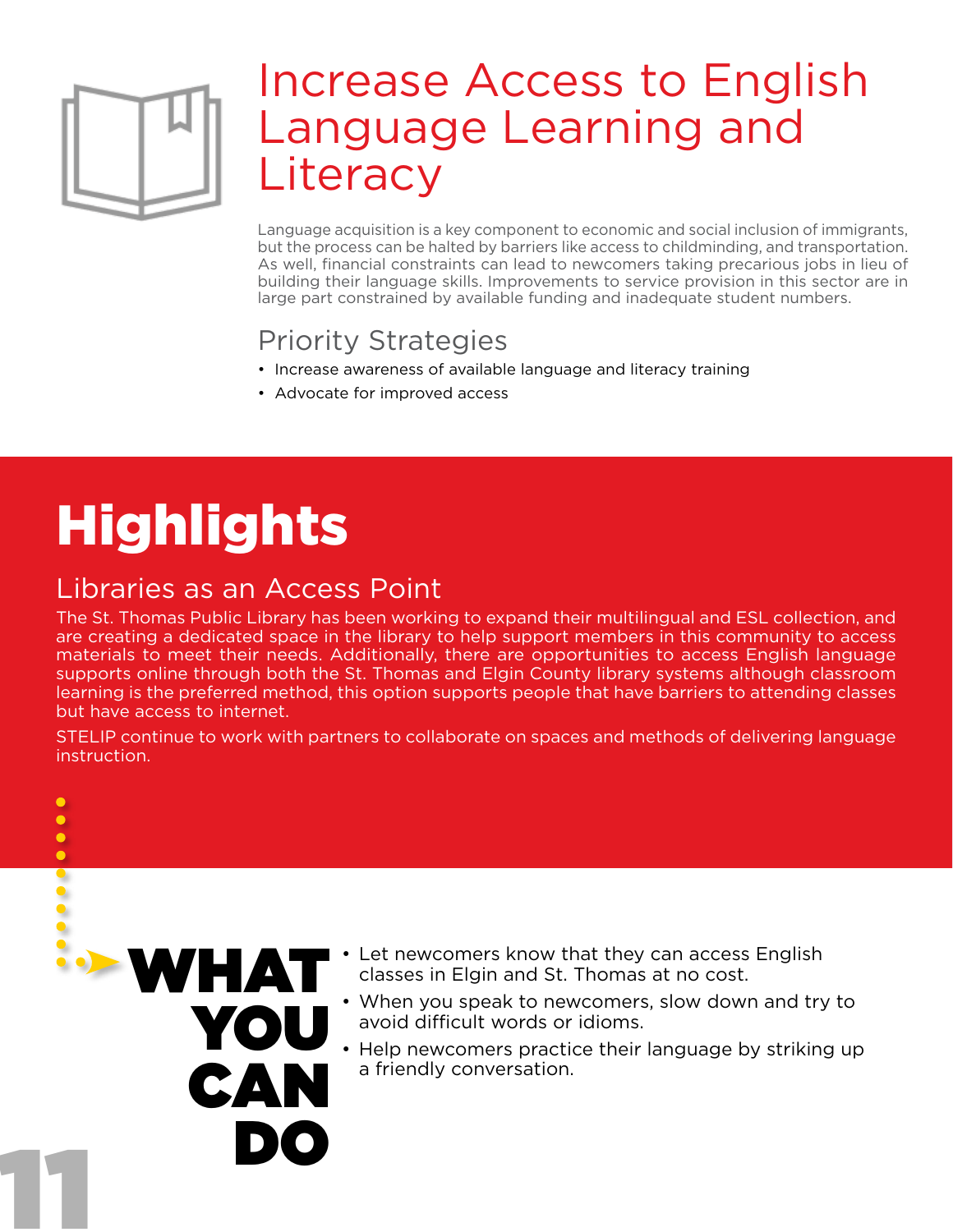

### Access and Analyze Data to Inform Priorities and Activities

STELIP is continually striving to update initiatives and strategies to ensure they are meeting the needs of the current and anticipated populations in St. Thomas and Elgin County. To ensure the work is relevant STELIP strives to access up-to -date statistics.

• Participate in surveys and research opportunities.

research, policy creation and service provision.

the ongoing and future development of accurate and complete local databases supporting effective social

12

#### Priority Strategies

• Maintain relevant information to inform strategies and priority areas

# **Highlights**

YOU

CAN

DO

STELIP is a member of the St. Thomas Data Table that is working to increase local access to data. Together this group has joined the London Data Consortium, providing access to regional statistics including tax filer information. Additionally, STELIP are members of the Expert Advisory Group on Local Labour Market Forecasting in support of the Local Employment Planning Council; this group has been meeting to help improve the Worktrends website and ensure it is meeting needs of the community, including agencies that are accessing the website and individuals looking to enter the labour market.

**WHAT** • Participate in surveys and research opportunities.<br>
• Maintain current data records in the workplace for<br>
the engaing and future development of accurate a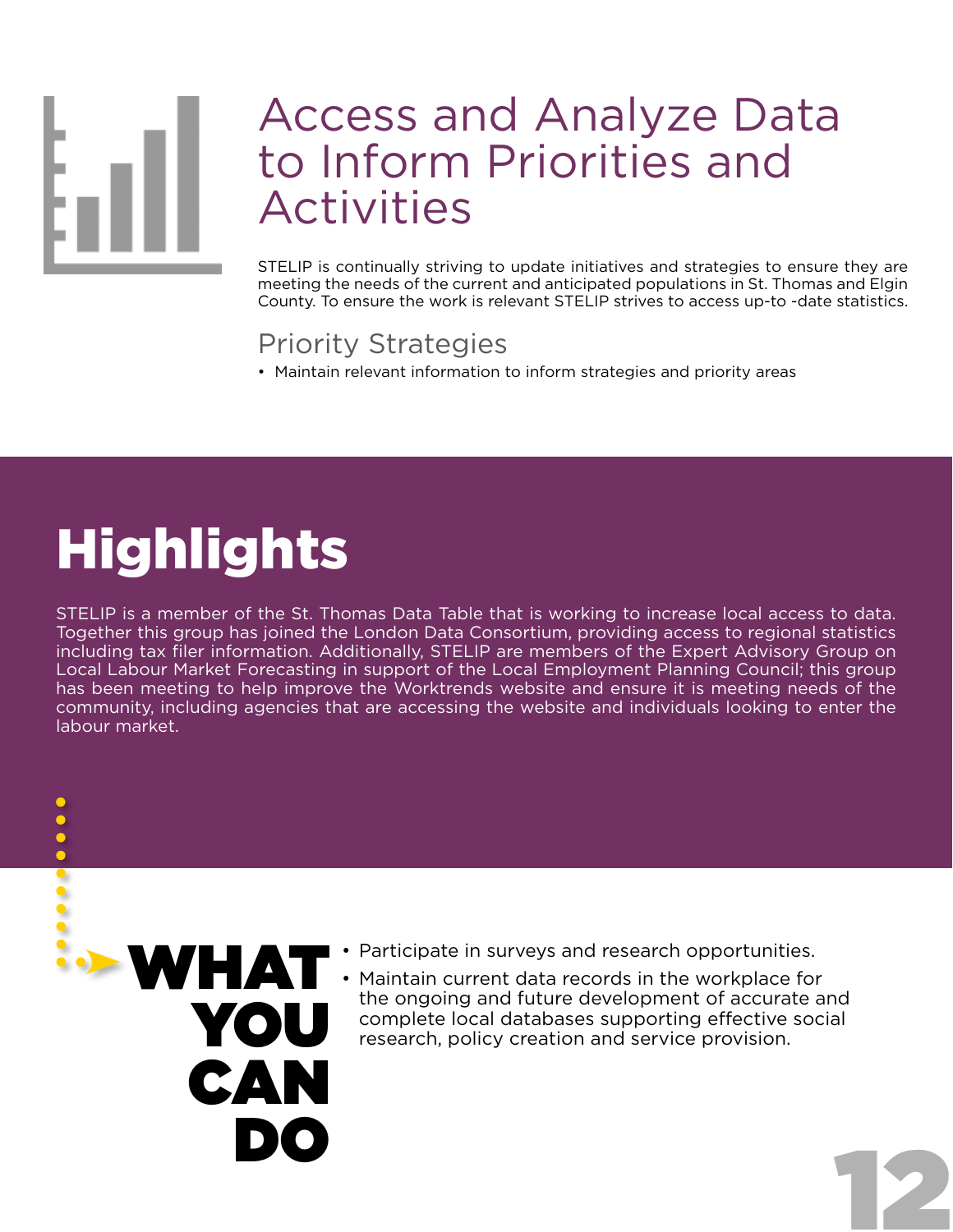

# Promote Public Awareness of Diversity and Inclusion

In building Welcoming, Caring, and Inclusive communities, STELIP supports and organizes events and initiatives with a focus on newcomers and established residents connecting and learning about each other. This work celebrates the history of diversity in the region and highlights what a newcomer presence can provide to the community. The Cultural Diversity Committee is a group of volunteers that helps support activities within this mandate.

#### Priority Strategies

- Develop public multiculturalism campaign
- Cultural and Diversity Awareness to Youth
- Celebrate immigration in the community

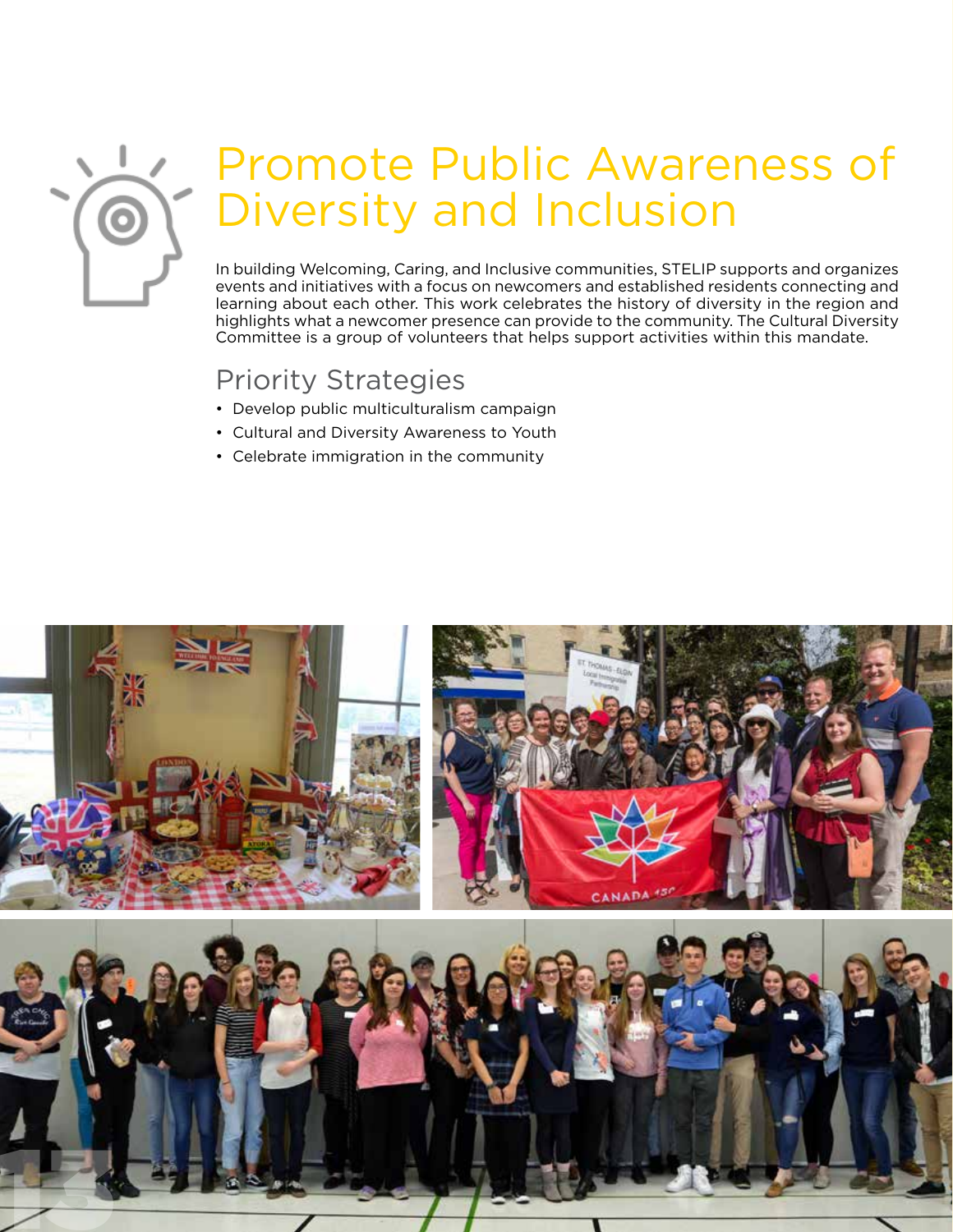#### Newcomer Champion Awards

STELIP annually awards local individuals, groups and organizations for their work and dedication in building a Welcoming, Caring, and Inclusive St. Thomas and Elgin County. The award has two categories:

**Excellence in Diversity and Inclusion:** An individual, group or organization who is working with the community to address the needs of newcomers by recognizing and responding to the needs of the community (one award for an individual and one award for an organization).

#### **Individual Winner – San Sok**

San Sok was among the first Cambodian Refugee to arrive in St. Thomas in the 1980's. Once he was able to get established in the community he began his work supporting other Cambodian settlers to reunify with their families. This work included support with sponsorship applications, and support with settling once they arrived. Today San is a leader in the Cambodian community, one of the largest ethnic groups in the region, and is well respected amongst his peers.

#### **Organization Winner – Central Community Health Centre**

Mennonite Community Services reached out to CCHC and identified an opportunity for CCHC to provide inter-professional health care to the Mennonite/Amish communities of Elgin County. Although this community was outside of the catchment area, CCHC was able to obtain permission to offer culturally appropriate services to this community that traditionally were not accessing services. A team of nurse practitioners, physicians, registered practical nurses, volunteers and a system navigator work to provide primary care, assistance accessing OHIP, and navigating the provincial health care system.

**Newcomer Community Leader:** A newcomer who is working to strengthen the community and build positive change by giving back in some capacity in a progressive way; demonstrating commitment to making a difference by creating welcoming communities.

#### **Winner – Maria Fiallos**

Maria came to St. Thomas from Nicaragua by way of London. Since moving to St. Thomas, Maria has grown her coffee roasting business Las Chicas Del Cafe with her sister and employed St. Thomas Community members. A year ago, she partnered with another community member to open Streamliners Espresso Bar, and this location has quickly become a community gathering place offering free concerts every month. They actively participate in all community events in St. Thomas, including the Santa Clause Parade, Railway City Arts Crawl and Culture Days. Maria is committed to building Welcoming, Caring, and Inclusive communities.

#### We Are St Thomas-Elgin Documentary Series

In collaboration with the Fanshawe Film and Media department, STELIP organized a short video series focusing on newcomer business owners. The mini documentary series features nine videos of those immigrant business owners from across the County. The video participants represent people who have immigrated over the decades, highlighting businesses that range from well-established business with succession to the next generation as well as newly opened businesses. They can be found on the STELIP website.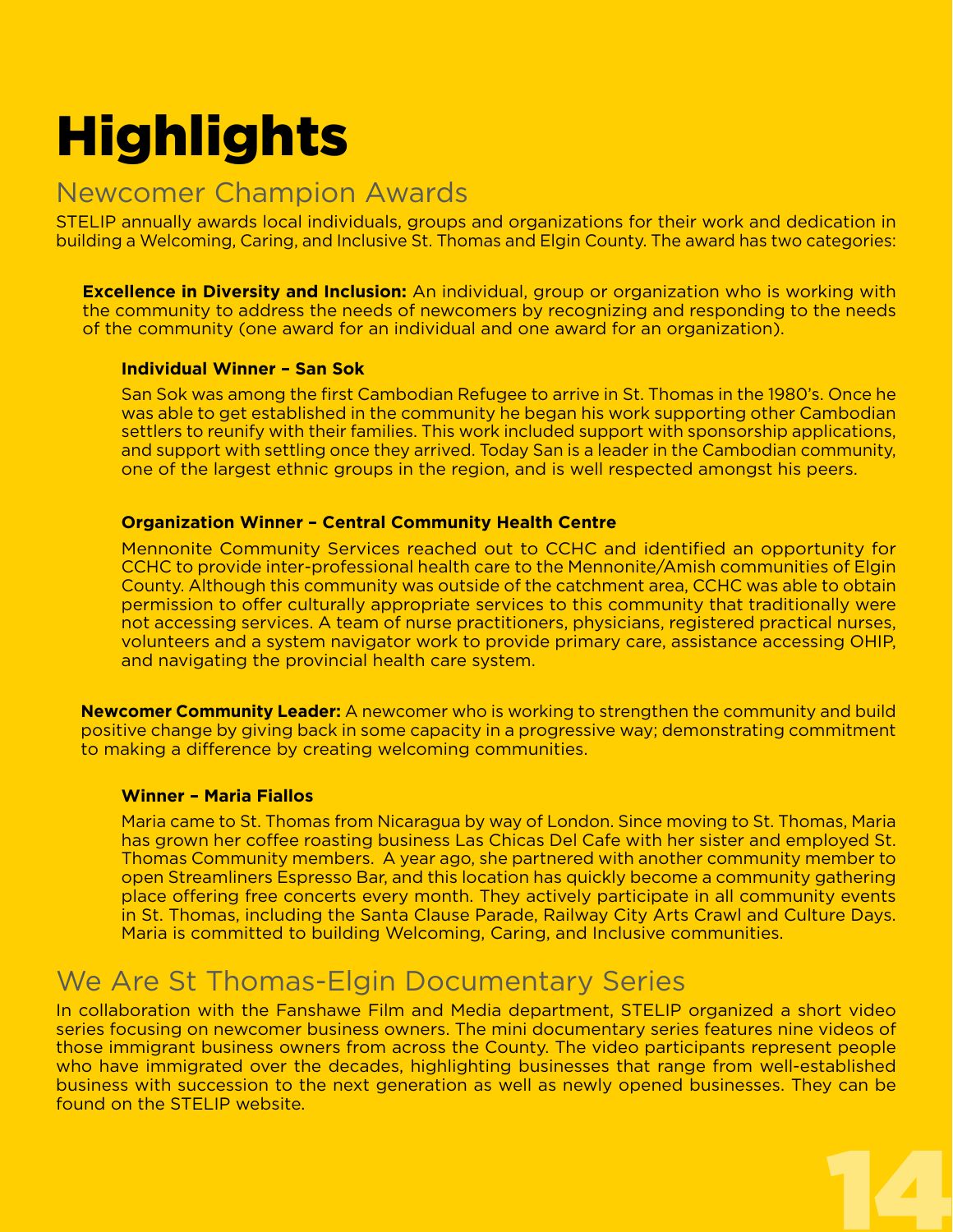#### Canadian Multiculturalism Day Flag Raising

On Canadian Multiculturalism Day (June 27), STELIP staff, City Hall staff , the Mayor Heather Jackson, MPP Jeff Yurek and community members came together to celebrate "both the tremendous value that immigrants bring to Canada as well as the tremendous opportunity Canada, including St. Thomas offers immigrants." Everyone gathered in front of City Hall, where short speeches were delivered by STELIP, Mayor Jackson and MPP Yurek, followed by a community pledge of acceptance and tolerance read aloud by all in attendance. The raising of a "Canada 150" flag closed out the ceremony.

#### Culture: Full Steam

In August, STELIP organized a cultural bazaar in conjunction with CASO Station's Canada 150 celebration of the historic railway station. Focusing on the role of the station in facilitating patterns of immigration throughout Southwestern Ontario, the event featured cultural booths from local newcomers, as well as a small speech given by Aylmer resident Eddy Rempel aboard the featured train-ride from St Thomas to Port Stanley.

#### Citizenship Reaffirmation Ceremony

STELIP attended and helped lead a portion of the Canada 150 celebration hosted by the MP Karen Vecchio and MPP Jeff Yurek. After leading the citizenship reaffirmation ceremony and recognizing those in the audience who received their citizenship in 2017, STELIP received a community award from the MP and MPP for their work as an organization in building up the community.

#### Global Rhythm: A Celebration of Cultural Dance

As a part of national Culture Days events happening across the country, STELIP partnered with Studio Dance Pointe to host Global Rhythm: A Celebration of Cultural Dance. Featuring cultural dancers from five different nationalities, as well as local Studio Dance Pointe dancers, the event encouraged audience engagement and participation by inviting those in attendance to join in and learn some of the more basic elements of each dance.

#### Canada Through My Lens

15

With the professional guidance of local photographer Grayden Laing, STELIP organized a series of photography classes for a group of aspiring newcomer photographers, each class focusing on a different element of essential photography knowledge and technical skill. The participants were asked to take photos that communicated their settlement experience in Canada. The collection of photographs and stories was displayed at the Railway City Arts Crawl, the YWCA's Women's Day, St. Thomas Public Library, and the Elgin County Library system. STELIP will continue to facilitate the display of the collection at future events.

#### International Day for the Elimination of Racial Discrimination

In acknowledgement of the International Day for the Elimination of Racial Discrimination, the St. Thomas-Elgin Local Immigration Partnership held a workshop for forty high school students from St. Joseph's Catholic Secondary School, Parkside Collegiate, Central Elgin Collegiate, and the East and West Elgin Secondary Schools. The workshop featured programming on Identity, Unconscious Bias, Media Literacy and Fake News resulting in overwhelmingly positive student feedback. The youth will take these lessons and messaging back to their schools and networks and work to share among their respective student bodies.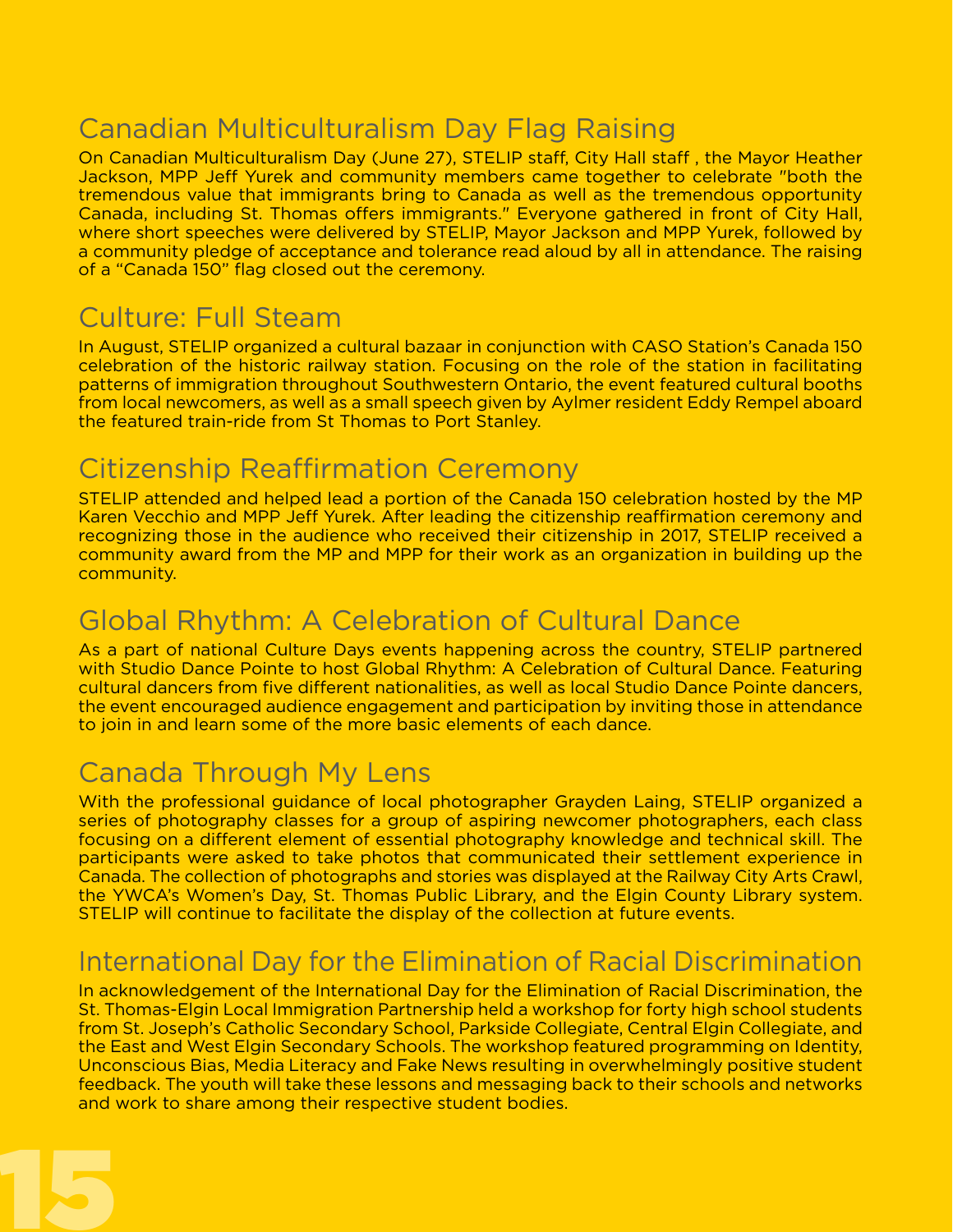#### Belonging Videos

As an additional component of the International Day for the Elimination of Racial Discrimination, STELIP organized a video series featuring citizens of St. Thomas and Elgin County speaking on the topic of Belonging. The footage was edited and compiled into several short videos. The short videos help community members reflect on what belonging means to them in order to foster positive action to help others, including immigrants, feel like they belong in the community.

#### Initiatives of the Cultural Diversity Committee

The Cultural Diversity Committee works to promote cultural diversity in the community by planning and implementing unique events. Their work focuses on education and building understanding and acceptance of other cultures. In 2017 they participated in a strategic planning session and re-focused for the upcoming year.

#### **St. Thomas-Elgin Cultural Diversity Committee Members**

| Marna Berry   | <b>Nancy Lovelock</b> | <b>Juliane Hundt</b>  |
|---------------|-----------------------|-----------------------|
| Patricia Maki | Linda McKay           | <b>Tricia Flatley</b> |

#### **Youth Before and After School Diversity Packages**

One of the focus areas for the Cultural Diversity Committee is to engage youth in diversity activities. Activity packages for youth have been developed. The YWCA Before and After School program has been implementing the activities for two years, and Milestones has joined the distribution for this year as well.

- The packages currently comprise 23 activities, a mix of crafts, games, and organized activities that emphasize the value of diversity and culture.
- To date over 180 youth have participated in the various activities.

Committee.

#### **Social Media Campaign**

**WHAT** 

 $\bullet$  $\ddot{\phantom{0}}$ 

YOU **X** 

**CAN** 

DO

The Cultural Diversity Committee is very active on social media. The Facebook page, St. Thomas-Elgin Cultural Diversity Committee, is a platform for media campaigns like the Muslim Heritage Month and Black History Month. Through the twitter account, CDC-StThomasElgin, we promote events and engage community members.

- The facebook page has over 400 followers and the twitter account has 266 followers.
- The hashtag #CultureLivesHere is still used in conjunction with #StTOnt and #elgincounty to promote awareness of the work of the CDC in the community.

workplace, or community group.

cultural food with your coworkers.

build a community where you live.

• Join the St. Thomas-Elgin Cultural Diversity

• Start a Cultural Diversity Club in your school,

• Organize a potluck at your place of work and share

• Connect with your neighbours by organizing events to